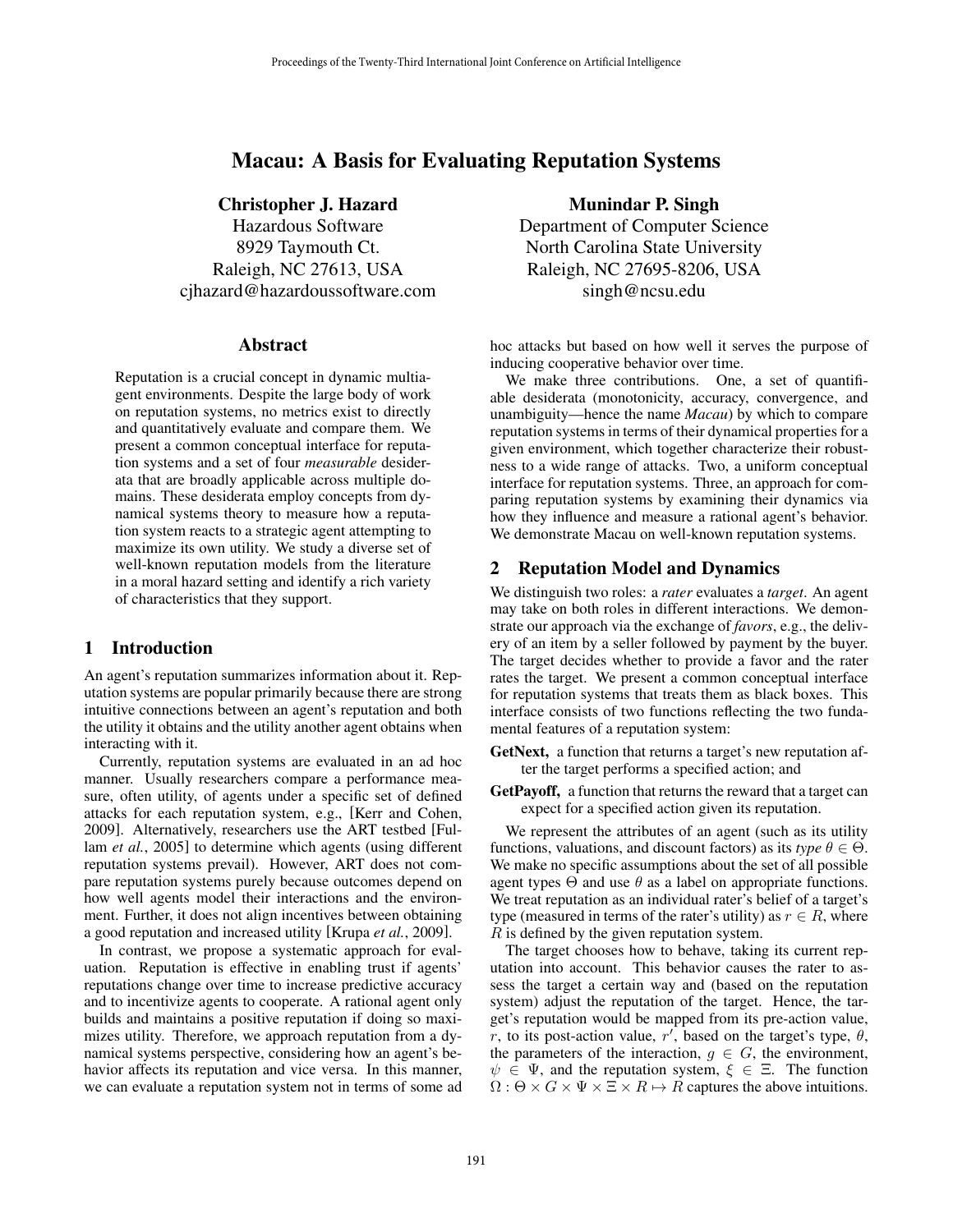Figure 1 shows a "cobweb" diagram from dynamical systems theory [Devaney, 1992]. We focus on real scalar reputations, ranging from  $\underline{R}$  (worst) to  $\overline{R}$  (best).  $\underline{R}$  and  $\overline{R}$  depend on the system and need not be finite. The diagonal represents unchanging reputation: a fixpoint exists wherever an  $\Omega_{\theta}$  function intersects the diagonal.

strategy for the rater is to Figure 1: Reputation dynamnot interact with the target, ics. X: current; Y: next. Figure 1 illustrates how reputation changes over time. Suppose a target has a bad reputation  $r_1$ . That is, a rater believes the target will likely behave in an undesirable fashion. The target's subsequent reputation (after performing its next action based on its strategy) is  $r_2$ , the value on the dashed line above  $r_1$ . (If the best then  $r_2 = r_1$ ; hence,  $r_1$ 



would be a fixpoint, as defined below.) The next time the target begins from  $r_2$  and obtains an updated reputation of  $r_3$ . Each successive reputation is found by moving horizontally to the diagonal and then moving vertically to the new location on the dashed line. Here, the reputation converges to the (only one here) fixpoint marked by  $\chi$  on each axis. If the target's reputation becomes higher (e.g.,  $\overline{R}$ ) than the fixpoint, it would "expend" some of its reputation, e.g., by providing poor service. As a result, its reputation would be lowered below the fixpoint. However, once the reputation is below the fixpoint, the target would behave nicely and rebuild its reputation back up to the fixpoint. Then it would expend it again, and so on.

An agent's behavior depends on whom it faces. Agent a might not provide a favor to agent  $b$  if  $a$  believes that  $b$  is not patient enough to return a favor to sustain a mutually beneficial long-term relationship [Hazard, 2008]. Here,  $a$  is not cooperative—but only because b is impatient. Patience coheres with reputation, because reputation helps select agents based on their expected future behavior. The rater's patience is the reason why reputation makes sense—ratings predict future payoffs to the rater and higher ratings promote future payoffs to the target. An impatient rater won't value a target's future good behavior and so won't return a favor; a target anticipating a defection won't cooperate.

Therefore, to enable appropriate comparisons, we consider a target facing an *ideally patient strategic* (*IPS*) agent, one that is indifferent to the time of when a specific utility change will occur. Thus, we remove the impact of the rater's impatience on the target's behavior. An IPS agent's discount factor  $\gamma$  approaches 1 indicating its time horizon is infinity.

Definition 1 *We define an* IPS *agent,* b*, as having an infinite time horizon such that* b *maximizes its average expected total utility,*  $E(\overline{U}_b(\theta_a))$ *, as a function of any agent a's type,*  $\theta_a$ *, as the time horizon, represented as*

$$
E(\overline{U}_b(\theta_a)) = \max_{\sigma_b} \lim_{\tau \to \infty} \frac{1}{\tau} \sum_{t=0}^{\tau} u_{\theta_b}(\theta_a, \sigma_{b,t}). \tag{1}
$$

We can now summarize our conception as follows. The favor exchange of a target with an IPS forms the environment in which the target exists. The  $\Omega$  function depends on the target's type plus the given (implicit) reputation system, and maps a reputation to a reputation. It incorporates the IPS as the "standard" rater. Note that the IPS is an idealization to help us compare different reputation systems (and the targets within each reputation system) with respect to a baseline. Section 6 discusses some alternatives.

A fixpoint of a function is where its output equals its input. The properties of fixpoints, such as whether and how they attract or repel, govern the dynamics of feedback systems [Devaney, 1992]. In a desirable system, an agent's reputation should follow its type, i.e., its reputation should arrive at a fixpoint corresponding to its type.

The set of fixpoints of  $\Omega_{\theta}$  is  $\{r \in R : r = \Omega_{\theta}(r)\}.$ We define the function  $\chi$ , which yields the stable fixpoint, if one exists, of a reputation system for a target of type  $\theta$ , as  $\chi(\theta) = \lim_{n \to \infty} \Omega_{\theta}^{n}(r_{\text{initial}}),$  where  $\Omega_{\theta}^{n}$  is  $\Omega_{\theta}$  iterated *n* times.  $\chi(\theta)$  depends on r<sub>initial</sub>, the a priori belief that a rater has of a target, which is explicitly defined in some systems, or may be assumed to be the expected value over the distribution of possible reputations. However, the raters may have differing a priori beliefs or have misinformation about the targets, leading to differing initial reputations.

## 3 The Macau Reputation System Desiderata

# 3.1 Monotonicity

Informally, better agents should earn higher reputations. Here, "better" is judged from the perspective of the IPS rater. If, to an IPS rater c, target  $a$ 's type is preferable to target  $b$ 's type, then  $a$ 's asymptotic reputation should be greater than  $b$ 's reputation. In a monotonic reputation system, the expected utility an IPS agent would receive from a target can be predicted by comparing reputation values. That is, the reputation system successfully predicts the utility gained from a target.

We write a rater b's utility of entering an interaction with a as  $u(\chi(\theta_a))$ . Here, u is the payoff function that yields the value of a single transaction for a given reputation, which is a property of the reputation system.

Desideratum 1 MONOTONICITY*: A reputation system is monotonic if*  $\forall \theta_a, \theta_b \in \Theta$  :  $E(\overline{U}_c(\theta_a)) \geq E(\overline{U}_c(\theta_b)) \Rightarrow$  $u(\chi(\theta_a)) \geq u(\chi(\theta_b)).$ 

However, if  $c$  is indifferent across all agent types, that is,  $\forall \theta_a, \theta_b \in \Theta : E(\overline{U}_c(\theta_a)) = E(\overline{U}_c(\theta_b))$ , then the reputation system is nondiscriminatory, a generally undesirable subset of the otherwise desirable monotonic property.

#### 3.2 Unambiguity

Reputation should be asymptotically unambiguous, meaning a target's eventual reputation should be independent of the rater's initial beliefs about it. Consider the fixpoints for a target's type in a reputation system. The ideal number is one.

When targets' reputations are unbounded and the mechanism has no fixpoints, all targets could end up with an unboundedly growing reputation, as in *saturating* in Figure 2. If, for all target types,  $\Omega$  is strictly below the diagonal (except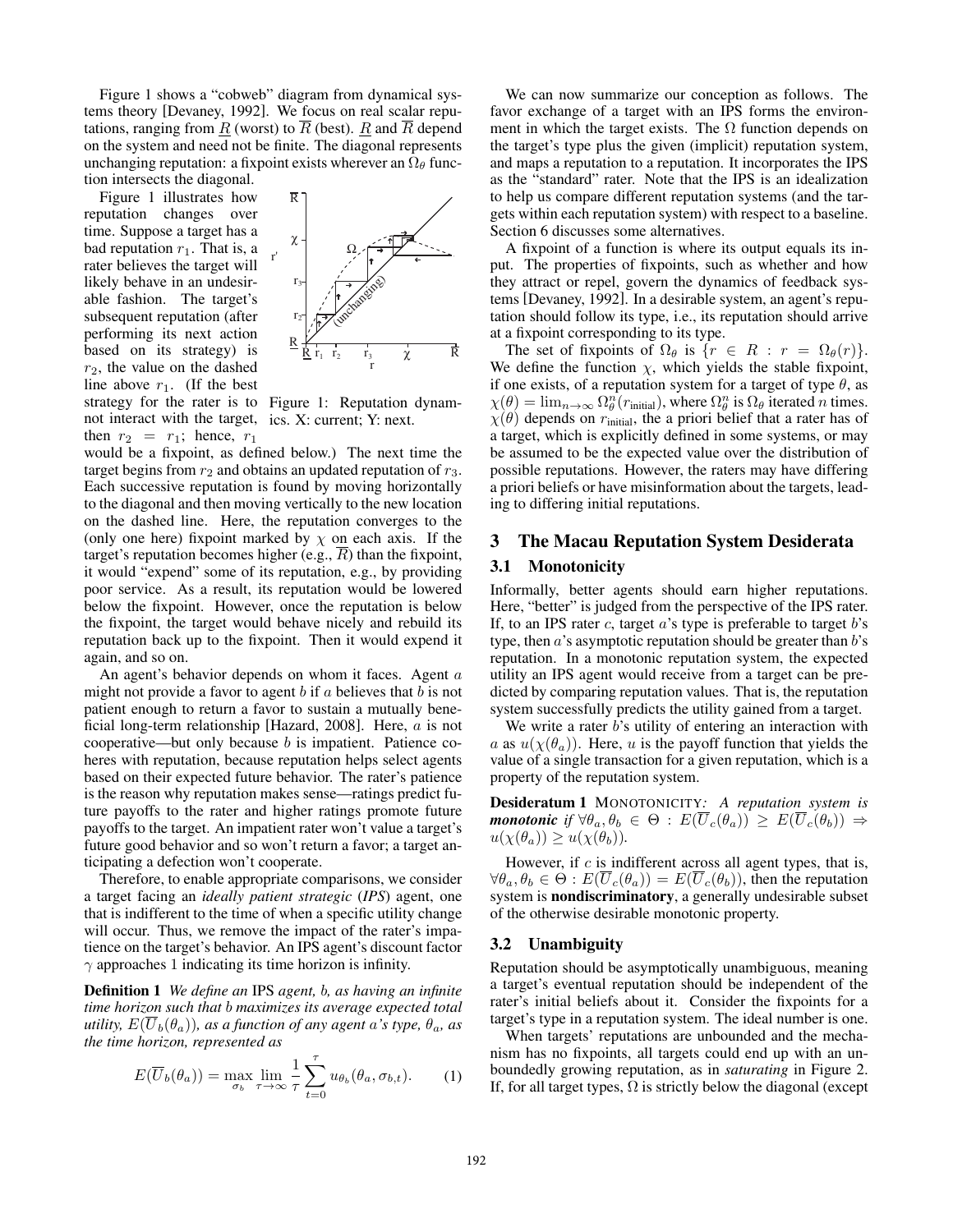at R), as shown by *dissipating* in Figure 2, all targets would eventually end up with the worst possible reputation,  $R$ .

If multiple fixpoints exist, the reputation is ambiguous: the fixpoint achieved depends on the rater's initial beliefs and possibly on rating errors. Consider *separating* in Figure 2. If the target's reputation is above the middle of the reputation domain then the target's reputation converges to  $\chi$ . If the target's reputation starts below the middle, then it continually receives a lower reputation until it reaches



Figure 2: Meaningless reputation values.

the lowest possible value. The outcome depends solely on the initial reputation, which may be arbitrary, and yields a self-fulfilling prophecy.

Desideratum 2 UNAMBIGUITY*: A target's reputation should be unique, i.e.,*  $\forall \theta \in \Theta : |\{r \in R : r = \Omega_{\theta}(r)\}| = 1$ .

In some cases, e.g., when there are multiple contiguous fixpoints, ambiguity could be removed by abstracting such contiguous blocks of reputation values to a single value.

### 3.3 Accuracy

Accuracy represents a system's resilience to misinformation. If an agent's reputation is (significantly) incorrect, a system with good accuracy will quickly reduce the error. Figure 3 shows two systems, with the same fixpoint and the same derivative there. In *fast gain, slow expend* (FGSE), targets with low



reputations quickly improve Figure 3: Reputation systems their reputation—meaning with different error amounts.

the line is much above the diagonal. However, reputations in FGSE can overshoot  $\chi$  and oscillate near  $\chi$ . In *slow gain*, *fast expend* (SGFE), targets gain reputation slowly, and targets that exceed the fixpoint would quickly expend a significant amount of reputation.

Thus, (this specific) FGSE is closer than (this specific) SGFE to the horizontal line at  $\chi$ . Qualitatively, FGSE is preferable to SGFE because it is more stable and accurate. The ARME provides a quantitative comparison, yielding a lower error for FGSE. In general, the closer  $\Omega$  is to a horizontal line  $(r' = \chi)$ for one-dimensional reputation measures, the lower the error is between the target's current reputation and its fixpoint:

Definition 2 *The* reputation measurement error (RME; average ARME),  $\epsilon \in [0, 1]$ *, at reputation r for a target of type*  $\theta$  *is the distance between a new reputation*  $\Omega_{\theta}(r)$  *and the asymptotic reputation*  $\chi$ , *normalized to*  $|\overline{R} - R|$ , *the maximum distance between any two reputations.*

Desideratum 3 ACCURACY*: A system should yield low ARME,*  $E(\epsilon)$ *, with respect to the believed distribution of target types, represented by the probability density function*  $f(\theta)$ *, where*  $E(\epsilon) = \int_{\Theta} f(\theta) \cdot E(\epsilon_{\theta}) d\theta$ *.* 

## 3.4 Convergence

Reputations should converge quickly, and be stable. Instead of the speed of computation which depends on the agents, we consider the dynamical properties of a reputation system. Convergence supports speed via robustness against errors, e.g., approximations in determining the correct reputation, because of limited abilities to observe and compute.

R

point is *repelling*, as in *self-* <sup>r'</sup> A fixpoint is *attracting* if the system asymptotically converges to the fixpoint when starting near it. A fix*affirming* in Figure 4, provided the dynamical system diverges from it unless exactly at it.



Accuracy increases near an attracting and decreases near a repelling fixpoint. Below,  $d(r)$ , the derivative magnitude at  $r$ , is  $||\nabla\Omega(r)||_{\infty}$ .

Figure 4: Large derivative magnitudes at fixpoint.

**Desideratum 4** CONVERGENCE: At the fixpoint,  $\chi(\theta)$ , the *sequence of utility maximizing reputation values must be attracting and should converge quickly, that is,*  $d(\chi(\theta)) < 1$ . *All else equal, one reputation system is preferred to another if its*  $d(\chi(\theta))$  *is smaller.* 

When a target's reputation oscillates around a fixpoint, the reputation system is said to be *Lyapunov stable*, and we can treat it as being approximately convergent.

#### 4 The Macau Evaluation Methodology

We now apply our desiderata on important reputation systems selected based on how clearly they measure reputation explicitly and provide implementations we can reconstruct.

# 4.1 Environment and Setup

In each round of our interaction model, a target begins with a specified reputation. It decides whether to offer a favor to a rater. If the target offers the favor, it incurs a cost of  $c$  to itself and the rater receives a benefit of b. The roles are then reversed, the other agent chooses whether to provide a favor with the same payoffs. To ensure gains from trade are possible, we examine these variables in the (partially overlapping) ranges of *c* ∈ [1, 12] and *b* ∈ [10, 30].

A discount factor captures how quickly an agent's utility falls for future events. Each agent multiplies the expected utility of a future event by  $\gamma^t$ , where  $\gamma \in [0, 1]$  is the discount factor and  $t$  is the time of the event relative to the present. These future events are inputs to the agent's utility function to assess the expected utility of a given action or strategy.

In our simulations, we represent the target's strategies as a series of binary decisions,  $\langle$  favor, favor, nofavor, ... $\rangle$ . We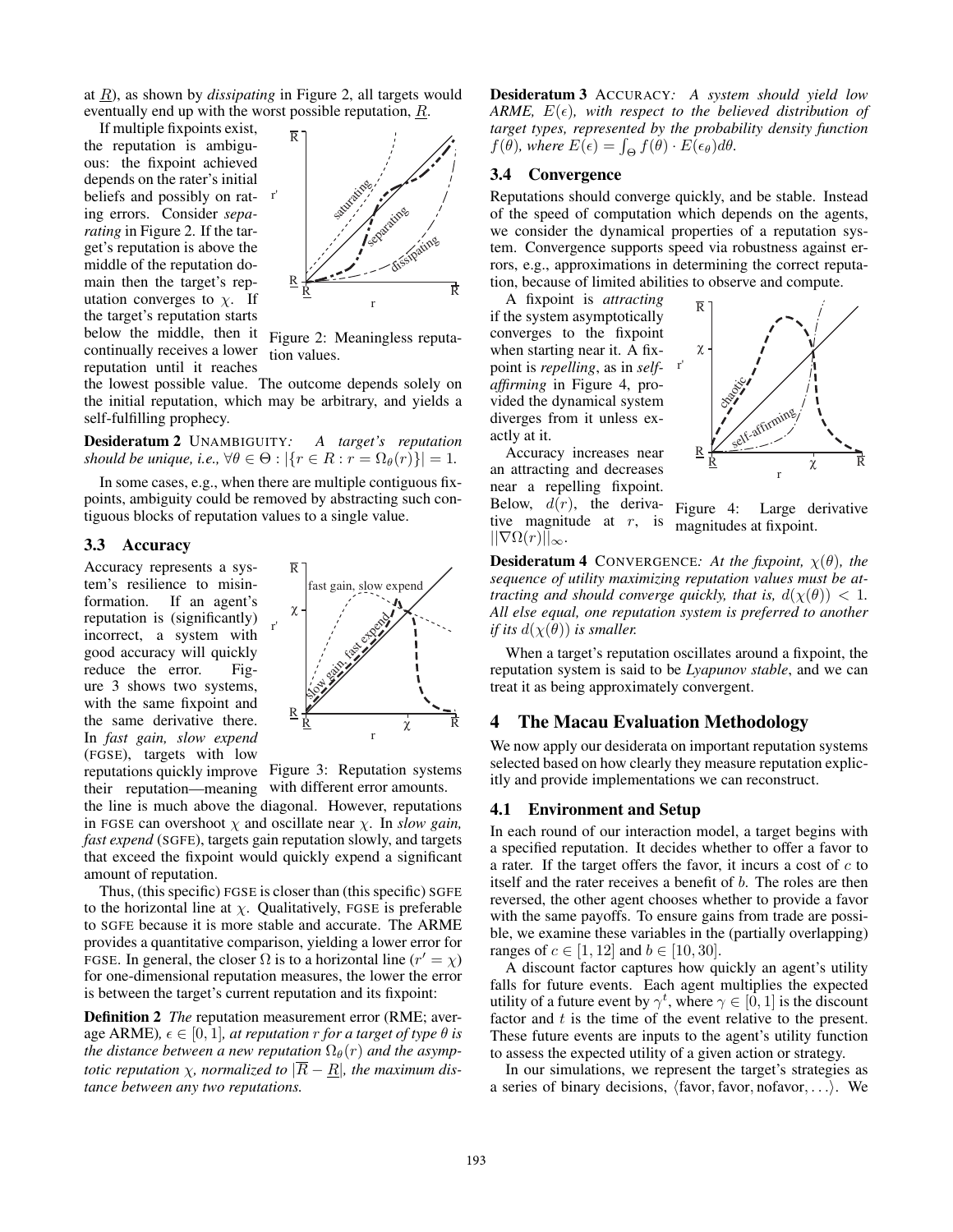limit the length of the strategies via a parameter,  $DEPTH =$  $\lceil \log(1 - 0.95)/ \log(\gamma) \rceil$ , so 95% of the total utility over the infinite horizon is captured. The possible strategies form the regular expression {favor, nofavor} DEPTH.

Algorithm 1 ComputeNextReputation(raterModel, target, targetReputation)

1: bestUtility  $\leftarrow -\infty$ 

- 2: nextReputation ← targetReputation
- 3: for all  $s \in \{\text{favor}, \text{nofavor}\}^{\text{DEFH}}$  do
- 4:  $\langle \text{util}, \text{r} \rangle \leftarrow \text{ComputeUtilityAndReputationFromStrat}$ egy(raterModel, target, s, targetReputation)
- 5: if  $util > bestUtility$  then
- 6: bestUtility  $\leftarrow$  util
- 7: nextReputation  $\leftarrow$  r
- 8: end if
- 9: end for
- 10: return nextReputation

To find the optimal strategy given a discount factor, Algorithm 1 computes the utility gained for each possible strategy of the entire tree of the extended form game. Algorithm 1 approximates  $\Omega_{\theta}(r)$  up to DEPTH. The overall computation of this Markov decision process is exponential in the number of decisions followed. A target's future expected utility for a reputation r is expressed recursively as

$$
U(r) = \max_{\sigma} \left( u(r, \sigma) + \gamma \cdot U(N(r, \sigma)) \right), \tag{2}
$$

where  $\sigma$  is the agent's action,  $u(r, \sigma)$  is the utility it expects to obtain for a given time step, and  $N(r, \sigma)$  is the agent's new reputation after it performs  $\sigma$ . The agent's action will be the one that maximizes utility for the current reputation,  $r$ , that is, the outermost  $\sigma$ . Line 5 in Algorithm 1 invokes the interface functions GetNext and GetPayoff of Section 2.

# 4.2 Methodology Example: Beta Model

We describe our methodology using the Beta model as an example. In the Beta model, raters quantize interactions into positive and negative experiences and use a beta distribution to indicate the probability distribution that a target will perform positively in the future. Given a number of positive interactions,  $\alpha$ , and negative interactions,  $\beta$ , the expected probability that a future interaction will be positive is  $\frac{\alpha}{\alpha+\beta}$ , the mean value of the beta distribution. A target's reputation is its expected probability of yielding a positive interaction.

**1. Determine the update function.** A rating,  $r$ , consists of the pair of the total numbers of positive  $(i_{P,r})$  and negative interactions  $(i_{N,r})$ . The update function, n, for the Beta model is  $n(r, \sigma_t) = \langle i_{P,r} + \sigma_t, i_{N,r} + (1 - \sigma_t) \rangle$ , where  $\sigma_t$  yields 1 if it offers the favor, else 0.

2. Determine the payoff function. The belief of a positive outcome,  $b_P(r) = \frac{i_{P,r}}{i_{P,r} + i_{N,r} + 1}$ . With the linear relationship between reputation and utility, a target with  $b_P = 0.25$  would receive half the price for a good than would a target with a  $b_P = 0.5$ . The utility, u, of a target of type  $\theta$  for a favor at time t, is given by  $u(p_B, t, \theta) = \gamma_{\theta}^{\overline{t}} \cdot b_P \cdot \overline{\text{BENEFIT}}$ .

3. Run Algorithm 1 over Domain of Reputations. We ran Algorithm 1 on each possible reputation with 10 observations, from 10 positive and 0 negative observations, through 0 positive and 10 negative observations (for models other than Beta, we divided the reputation space into 10–100 points), using a variety of cost, benefit, and discount parameters. Except when otherwise noted, we ran discount factors from 0.0 to 0.8 in 0.1 increments. Finally, the entire set of tests needs to be run with various values of BENEFIT and COST to determine how consistently the model behaves across the range of favor sizes. For these values, we chose several combinations across the domains of  $c$  and  $b$  as outlined above.

4. Evaluate MONOTONICITY. If the rater's expected utilities are nondecreasing with respect to discount factor, the reputation system is monotonic, as for the Beta model with a superlinear relationship between reputation and price. If the utilities are constant, as is the case with the Beta model with linear and sublinear relationships between reputation and price, the reputation system is nondiscriminatory. If the rater utilities ever decrease with respect to increasing discount factor, the system is nonmonotonic. Alternatively, if no meaningful asymptotic reputation exists, the reputation system cannot be evaluated with respect to monotonicity.

5. Evaluate UNAMBIGUITY. We find UNAMBIGUITY by first examining each pair of successive inputs, say  $r_i$  and  $r_{i+1}$ , to Algorithm 1 for a given agent type (discount factor) and environment (BENEFIT and COST). If the line defined by  $r' = r$  is crossed by (or coincides with) any two successive reputation values  $r_i$  and  $r_{i+1}$  when plotted based on their inputs  $(r_i$  and  $r_{i+1}$ ), the intersection is a fixpoint. If zero or multiple fixpoints exist (as discovered for different values of  $i$ ), the system fails UNAMBIGUITY. Otherwise, we use this unique fixpoint in computing the next measures.

6. Evaluate ACCURACY. Knowing the fixpoint, it is straightforward to calculate ACCURACY by computing the ARME of each output of Algorithm 1 with respect to each agent type and environment.

7. Evaluate CONVERGENCE. Knowing the fixpoint, the slope may be closely approximated by computing the slope of the line segment between the points immediately surrounding the fixpoint (or averaging the two nearby slopes if the fixpoint lies on the boundary between two line segments).

# 5 Applying Macau: Empirical Results

Here we discuss the results for each of the models we evaluate. We use our desiderata to compare reputation systems and find out how well they perform when faced with a strategic target agent. In doing so, we also validate that our desiderata are granular enough to distinguish differences between reputation systems, and that our results are intuitive. Table 1 summarizes our results discussed in the remainder of this section.

#### Results on the Beta Model

We refer to Jøsang's [1998] *Subjective* model, Teacy et al.'s [2006] *Travos* system, and Wang and Singh's [2007] *Certainty* model as the *Beta* model. These models differ in how they measure and aggregate uncertainty, but the underlying measurements are the same.

To evaluate the effect of uncertainty as measured by Travos and Certainty, we reduce the utility expected from agents of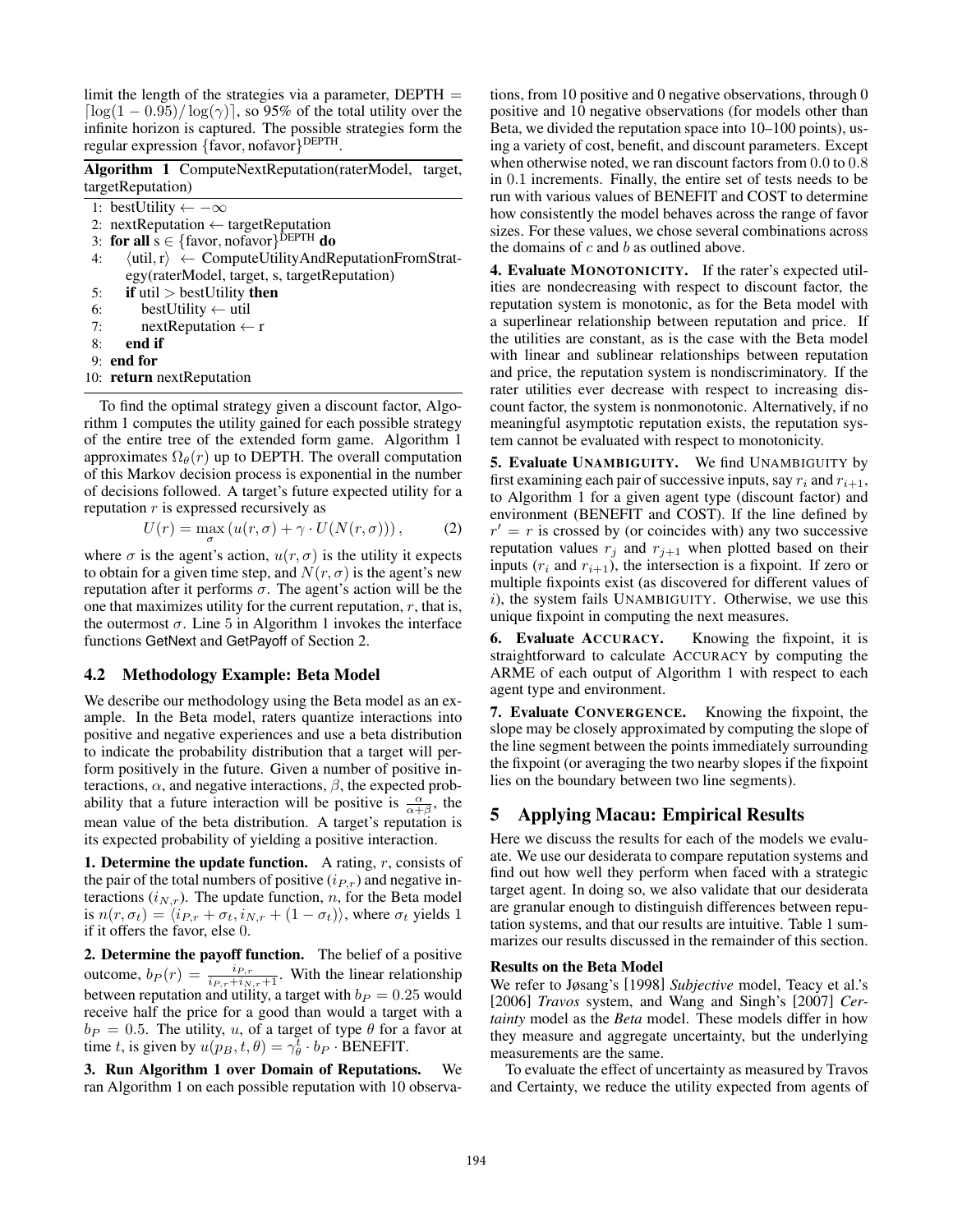Table 1: Summary of evaluation; the values listed are approximate averages across our experiments.

| Reputation<br>System | Unambiguity | Monotonicity      | Convergence<br>(defined so lower is better) | Accuracy |
|----------------------|-------------|-------------------|---------------------------------------------|----------|
| Beta superlinear     | yes         | monotonic         | $0$ and $0.9$                               | 0.4      |
| Beta (sub)linear     | yes         | nondiscriminatory | 0.9                                         | 0.45     |
| Certainty            | no          |                   |                                             |          |
| Discount Factor      | yes         | monotonic         | < 0.1                                       | 0.02     |
| Prob. Reciprocity    | no          | monotonic         | no                                          | 0.2      |
| <b>Travos</b>        | yes         | monotonic         | 0.8                                         | 0.2      |

uncertain trustworthiness. In the case of Travos, we multiply the expected utility by both the probability of a positive transaction and the certainty. For Certainty, we simply multiply the expected utility by the agent's belief value, as this accounts for both the probability of a positive transaction and the certainty. In both models, certainty is in the range of  $[0, 1]$ .

The results vary depending upon how we interpret an agent performing positively. Using a linear interpolation of the probability, a natural risk-neutral way of modeling utility, lead to results where no agents offered any favors and simply spent their reputations (thick line and circle line in Figure 5) and target reputations converged toward the minimum.



Figure 5: Beta model variants.

The sublinear results are the same as the linear. The Beta model fails MONOTONICITY, as all reputations end up the same—the reputation system cannot differentiate between them. In the superlinear case, that is, where a target is either risk-seeking or is not harmed as much by negative interactions, the Beta model fares quite well. The superlinear Beta model meets CONVERGENCE with positive slopes, either slowly with slopes of 0.9 or at the ideal of 0, and also meets MONOTONICITY by distinguishing higher values of discount factors. The Beta model's error in ACCURACY is mostly independent of the probability-utility relationship and ranges from 0.40 to 0.45. The optimal strategies against the Beta model are to repeatedly build up reputation over some period (depending on the parameters), and then exploit it.

Using Certainty's belief value instead of expected value yields results differing from the Beta model. Further, its characteristics become more pessimistic when evaluating against a group of three raters (who communicate to aggregate ratings) as opposed to an individual. In this network setting, one rational target interacts with three initially identical raters, all employing the same model. After each round of interactions, the raters exchange information about the target. The target's possible action space includes all combinations of actions and agents, so a target could conceivably act favorably to two agents and use its reputation to exploit a third.



Figure 6: Certainty.

In Figure 6, *network, probability* is a typical case when a target is faced with a network of three raters. As shown by *individual, belief* and *individual, probability*, the targets are not incentivized to change their reputation until it exceeds a threshold, at which they always perform positively. Certainty meets neither UNAMBIGUITY nor MONOTONICITY, making it impossible to assess CONVERGENCE and ACCURACY.

Travos finds uncertainty by dividing the reputation space into five equal regions; finding the region containing the expected trustworthiness; and measuring certainty as the probability that the reputation is within it.



Figure 7: Travos.

Travos normalizes the magnitude of reputation information aggregated to a rater to prevent one rater from dominating another rater. However, doing so amplifies small numbers of observations. Using Travos's certainty as a multiplicative factor in utility, Travos meets MONOTONICITY, but is almost nondiscriminatory: most of the parameterizations yielded the same fixpoint, as Figure 7 shows.

#### Results on the Discount Factor Approaches

Here, agents strategically maximize utility while attempting to discover each others' discount factors [Smith and des-Jardins, 2009; Hazard and Singh, 2011]. An agent's discount factor measures its patience, weighting how it accounts for future utility by an exponentially decreasing function of time. The expected value of an agent's discount factor is its repu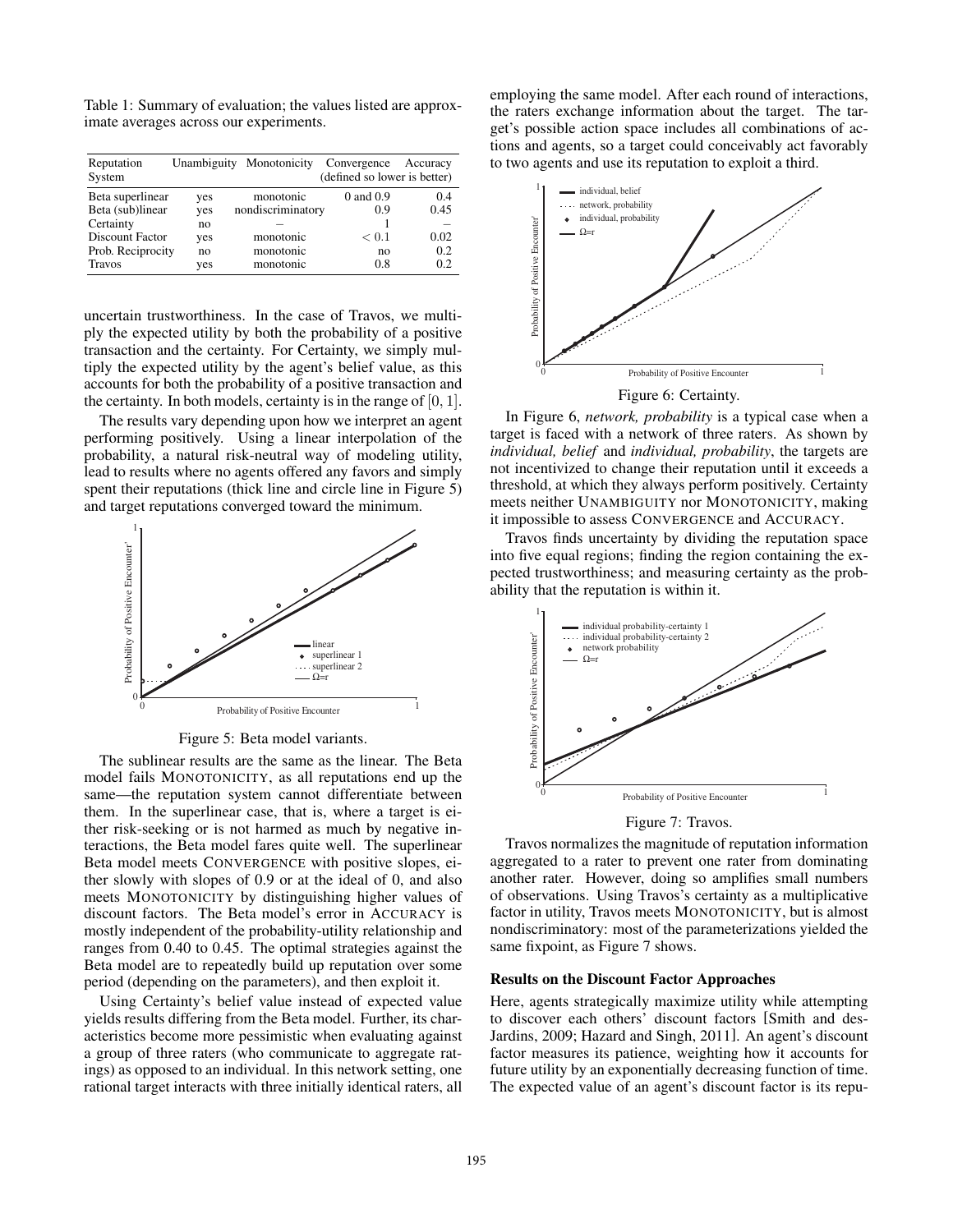tation. An agent with a discount factor close to 0 would be myopic and greedy, whereas an agent with a discount factor close to 1 would offer favors if it expects the relationship (or reputation it earns from offering a favor) to be beneficial in the long run. As in Probabilistic Reciprocity [Sen, 2002], the reputation is explicitly connected with agents' utilities.



Figure 8: Discount Factor.

Across all parameterizations we examined, the results are similar to Figure 8, with all lines of the same shape, the main variation being the vertical location of the line. The agents strategically choose the optimal strategy that corresponds to their discount factors. Targets cannot credibly maintain an incorrect reputation, and their reputations converge quickly. MONOTONICITY is met: agents with a higher discount factor always offer better utility to a patient agent. UNAMBIGU-ITY is met: each agent type had exactly one fixpoint. The model fares well with CONVERGENCE, with the derivative at fixpoint being small and positive, usually less than 0.1. AC-CURACY is high, with an error between 0.014 and 0.028.

## 6 Conclusions, Literature, Directions

Macau places a strategic target against an ideally patient rater and determines how a given reputation system induces the target to behave, leading to a particular trajectories of its reputation starting from different initial reputations. In this manner, Macau provides a principled, systematic basis for comparing reputation systems, measuring how they are designed and how well they would hold up against strategic attacks.

We have applied Macau on other systems, including Sen's [2002] *Probabilistic Reciprocity* and Zacharia and Maes' [2000] *Sporas* models. Kerr and Cohen's [2006] Trunits model requires a market where agents influence prices; it entails going beyond our simple favor scenario. Sierra and Debenham's [2005] information-theoretic model is geared toward richer interactions where agents have many possible actions.

Kerr and Cohen [2009] outline a number of possible ways that an agent could strategically improve its utility by being dishonest in a reputation system. Their "reputation lag" attack (a target alternates between honest and cheating periods) applies in a system that fails CONVERGENCE, where a target can exploit oscillations of its reputation. Similarly, their "value imbalance" (a target is honest with low-cost goods and dishonest with high-cost goods) and "reentry" (an agent continually opens new accounts to dishonestly use a new untainted reputation) attacks indicate a reputation system with poor ACCURACY, which does not recognize dishonest targets quickly. Our results are consistent with those of Kerr and Cohen; they find that the Travos, Beta, or Certainty models all can be effectively exploited by various strategies.

Collusion, side-payments, and Sybil attacks (using many pseudonyms to boost or reset reputation) are situations when agents may appear to not be individually rational. However, our desiderata can be adapted to reputation dynamics given a certain number of colluding raters attempting to boost the reputation of one scamming agent. To extend these desiderata, the colluding raters should be treated as one agent in terms of utility. The reputation of the scamming rater, that is, the colluding agent with the reputation inflated by the other colluding raters, can then be used directly in the desiderata.

Resnick and Sami [2007; 2008] use an informationtheoretic approach to derive bounds on the damage an agent can wreak. Their method, as of Salehi-Abari and White [2009], limits an agent's influence. Although resistance to manipulation is not an explicit desideratum in our approach, it can be captured in dynamical terms. In order to manipulate its reputation, a target must perform actions so that a rater rates it highly, based on which the target would exploit it. This would be possible in a system that supported poor convergence or at least poor accuracy. The model proposed by Resnick and Sami does not account for rational agents that incorporate future rewards in their strategy, but instead focuses on Sybil attacks using randomized actions. Conversely, our desiderata focus on temporally strategic agents.

A variation on our measures would be to use a strategically malicious agent, whose utility is a function of other agents' loss. Such threats correspond to actors such as terrorists and angry customers, who willfully suffer loss to harm others.

The biggest weakness of the Macau approach is the computational complexity required to model reputation aggregation across a large number of agents and against strategic agents with high discount factors (hence long horizons). A future direction is developing approximate formulations that might produce useful results with lower complexity.

An important aspect, both strength and limitation, of Macau is that it considers ideally patient raters as the standard against which targets play, and which then leads to an assessment of reputation systems. Doing so yields idealized results but which may not apply when the rater is a human. Because human raters are often far from rational in the economic sense, it would be important to consider more realistic models of human behavior, such as prospect theory [Kahneman, 2011] or quantal response [McKelvey and Palfrey, 1995], as a way to judge the effectiveness of reputation systems where humans are directly the raters and consumers of reputation.

Interestingly, given enough data, Macau can potentially be used to mine the discount factors of raters. This could be used as a way of judging how far users deviate from the ideal.

#### Acknowledgments

This work was partially supported by the Army Research Laboratory in its Network Sciences Collaborative Technology Alliance (NS-CTA) under Cooperative Agreement Number W911NF-09-2-0053. We thank the anonymous reviewers for helpful comments.